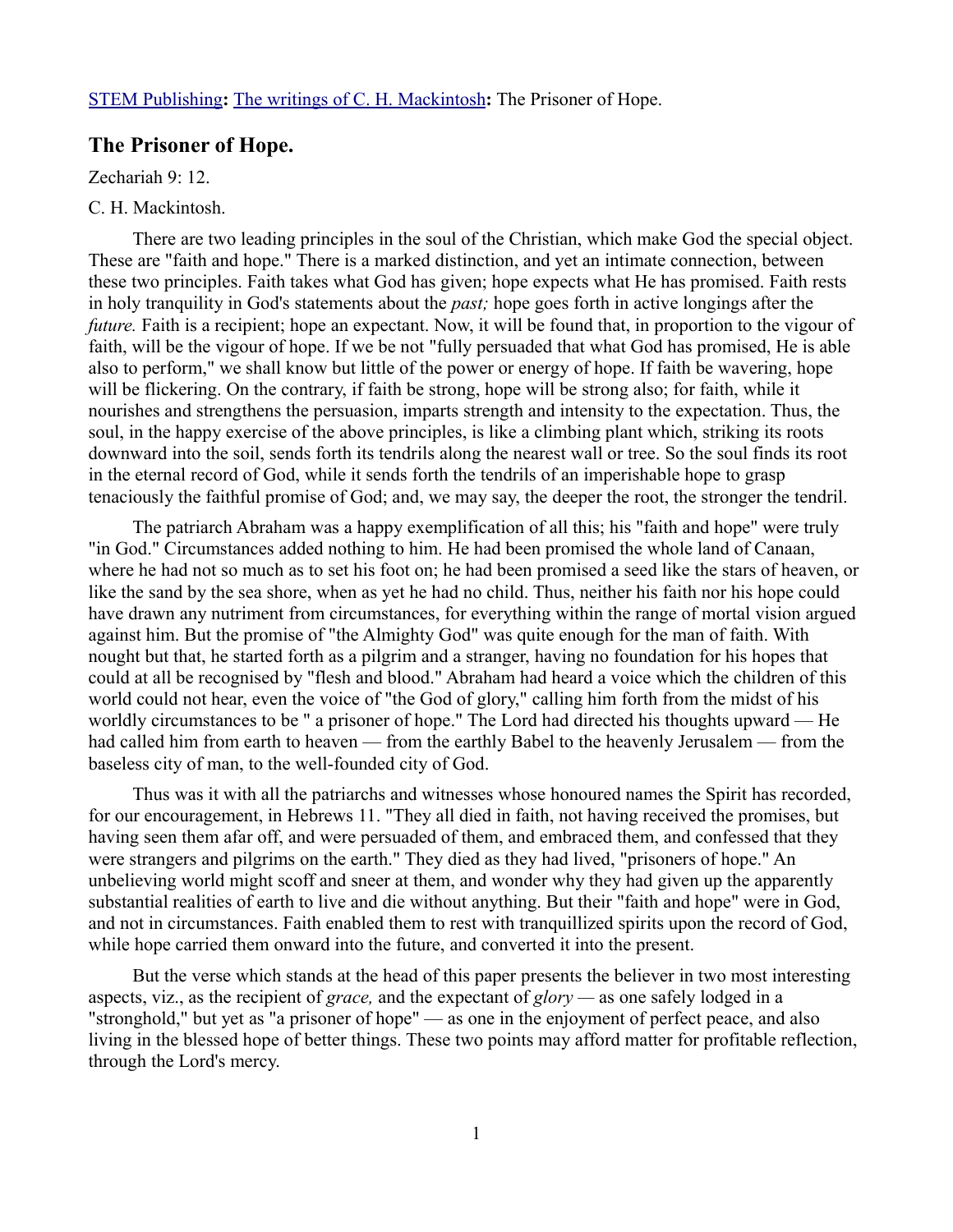There is only one thing that can render the soul happy in looking forward into the future, and that is the knowledge of God's redeeming love in giving His Son to be a perfect sacrifice for sin. Until this is known, the mind will never reach beyond the question of mere individual salvation, which, after all, is but selfishness. The human heart is, in a measure, conscious that all is not right with it, and hence it is ill at ease at the thought of the future. "It is appointed unto men once to die, and after that the judgment." Death and judgment form a gloomy prospect for man to contemplate. Death draws aside the curtain and reveals the terrible future — it launches the poor soul forth into the boundless ocean of eternity, without anything to sustain or guide it. But "the one offering of Jesus Christ" brings the soul into new ground, alters its point of view, and removes the clouds from the prospect. "So," says the apostle, "Christ was once offered to bear the sins of many; and unto them that look for Him shall He appear the second time without sin unto salvation" (Heb. 9: 28). The sinner must get at the other side of the cross ere he can happily or peacefully look forward. In other words, we can only study prophecy with a purged conscience. It is when we know, through the Spirit, the value of the sufferings of Christ, that we can joyfully contemplate the glory that is to follow. The unconverted, therefore, have nothing to do with prophecy. To them the throne from whence Jehovah reveals His deep counsels is surrounded with thick clouds and darkness, and sends forth nothing but thunderings and lightnings. The prophetic book is sealed with seven seals, and none but the *Lamb* can open it.

If, then, it be true that a purged conscience is needful ere prophecy can be rightly studied, we need not wonder that so little is known about it by those who consider it the highest point of Christian attainment to be able to feel that the conscience is cleansed from every stain. Until the grand doctrine of forgiveness — full, free, and eternal forgiveness — is known as the unquestionable portion of the soul, through the finished work of the Lamb of God, no marvel that every other question, be it ever so important, should be held in abeyance. The value and efficacy of *grace* must be known ere *glory* is thought of. That grace which brings salvation must first be received before "the blessed hope" can be enjoyed.

All this leads us to see the distinction between the work of the evangelist and that of the teacher. The evangelist should lead the sinner to see that the work on which his soul is to rest has been accomplished, and that he cannot, by any possibility, add thereto. He has to convey a simple message concerning an accomplished work, which work must be the basis of the poor guilty sinner's peace. He does not assume anything with respect to those to whom he speaks, but that they are dead in trespasses and sins — dead as Ezekiel's valley of dry bones, and as unable to live or move. The evangelist is privileged to stand in the midst of a ruined, self-destroyed, guilty world; and there to offer salvation, in the name of his Master, to all who will believe the word concerning the cross. It is of the utmost importance that all who occupy the position of evangelists should clearly understand the nature and limits of their work, and the terms of their commission. It too often happens that preachers of the gospel mar their work by intruding upon the province of the teacher. They think it incumbent on them to press upon the attention of people the fruits that result from the reception of the gospel, lest they should be suspected of antinomianism. This is, properly speaking, the work of the teacher, who has to do only with those who have passed under the hand of the evangelist. The teacher has no more to do with *sinners* than the evangelist has to do with *saints.\** 

{\*Of course, we may often see the gift of an evangelist and a teacher developed in the same person. Where they are thus combined, great care is needed not to confound them in their exercise}

Nor is the teacher to confine himself to the matter of pressing upon the conscience of the believer his responsibilities; he has also to instruct him in the nature of his hope, he has to expound to him the book of prophecy, according to the wisdom of the Holy Ghost. The evangelist has to speak of what God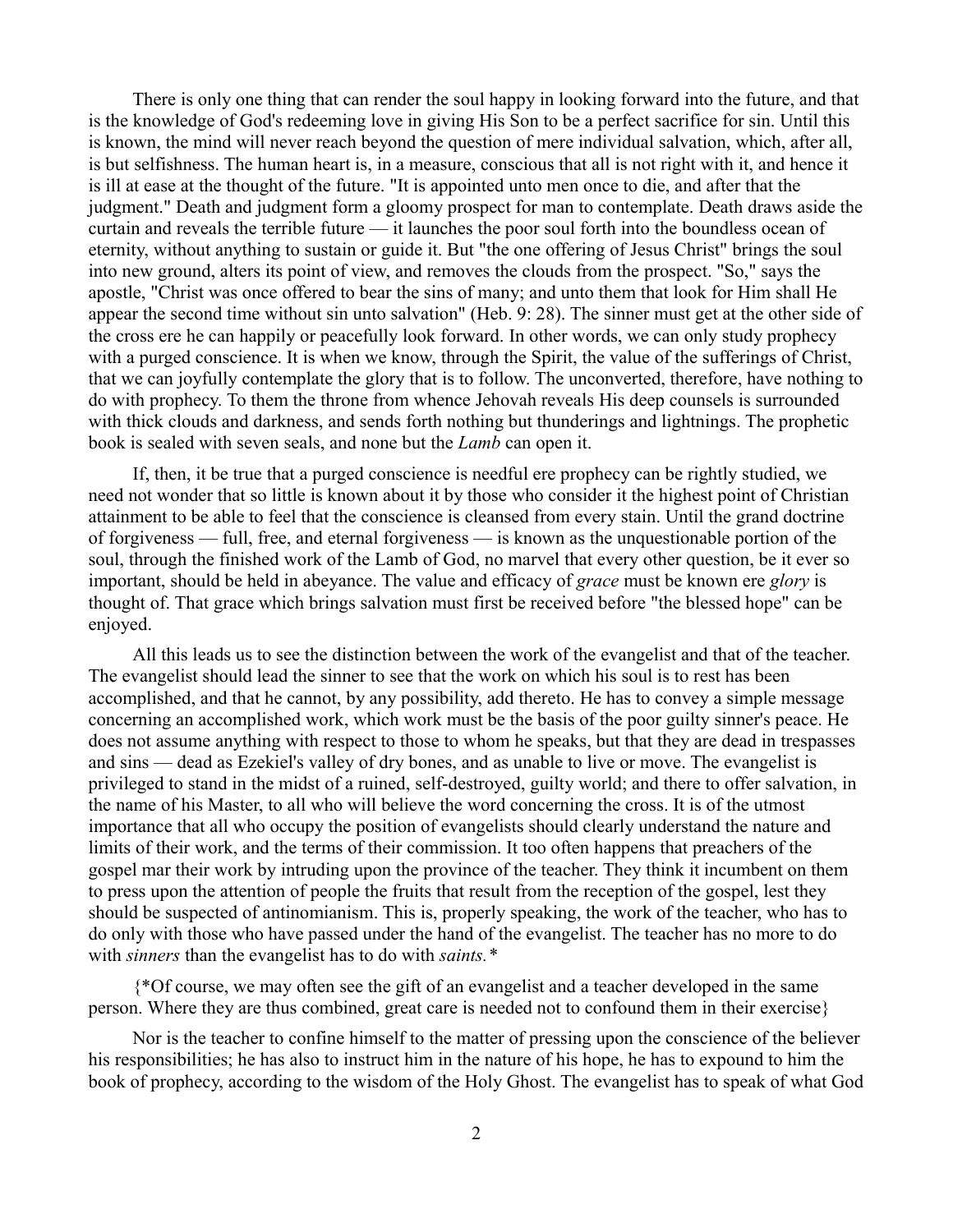*has* done; the teacher, of what He *will* do. The former calls for the action of faith; the latter, for the action of hope — the former points to the stronghold; the latter speaks to the prisoner of hope If these things be confounded, the effect will be most pernicious. It is as wrong for the unbeliever to be addressed on the subject of the hopes of the Church, as it is for the believer to be confined to the question of the forgiveness of sins. The enemy of souls may often work much mischief by leading the unregenerate to exercise their intellects on the subject of prophecy. He is doing so at the present day, seeing he has not been able to prevent Christians from searching into their Father's testimonies concerning the future. The devil will endeavour either to suppress or corrupt the truth of God. For ages he succeeded in keeping the Church of Christ from the perception of the precious, doctrine of the coming of the Lord; and now that attention has been awakened on the subject, he is maliciously seeking to nullify it by causing unhallowed lips to proclaim and teach it, or by causing Christians to differ about it.

Now, the remedy for both these dangerous evils is the simple understanding of the Christian's place, as a prisoner of hope. It is not to amuse the intellect, nor to please the fancy, that the Spirit of God has spoken of the Church's destinies. No; it is for the purpose of comforting the prisoner, by giving him a well grounded hope. Nor is it for any, save those who find themselves within the stronghold of the blood-stricken door, that the prospect of rest and glory has been painted in the distance. Looking at the believer in one aspect of his character, he is like the Israelite within the blessed circle of peace which redemption had described around him, feeding on the lamb whose blood had secured his peace, with girded loins, waiting for the first beams of the morning, to leave the land of death and darkness to proceed on his way toward the land of rest. So the believer, resting in the atoning efficacy of the blood of Christ, is privileged to look forward to "the morning without clouds," not that he may then know, for the first time, that ho is accepted in the Beloved, but that he may enter into all the rich and ineffable fruits of redeeming love. Thus, the believer is a prisoner of hope. His faith reposes on the cross — his hope feeds upon the rich pastures of God's prophetic record. His spirit travels over a course of which the cross is the starting-post, and glory the goal. He finds it

"Sweet to look back and see his name

In life's fair book set down;

Sweet to look forward and behold

Eternal joys his own."

The two points are inseparable. It is only when we find it sweet to look back, that we also find it sweet to look forward. We must see our names in the fair book of life, written there in indelible characters, before we can understand our title to eternal joys. It is impossible that any one can rightly enter upon the investigation of the doctrine of the hopes of the Church, until his spirit has been perfectly tranquillized by the blood of atonement. To the unwashed soul the prospect is unspeakably dreadful. "Enter not into judgment with Thy servant, O Lord, for in Thy sight shall no flesh living be justified." Prophecy conveys a twofold message; it tells of unmitigated judgment to the man who is yet in his sins; and it tells of incorruptibility and eternal life to the man who has believed in the love of God as displayed in the gift of His Son. Hence, to the former, it must be a most unwelcome messenger; to the latter, the bearer of most gladsome tidings: to the former it speaks of the complete shipwreck, to the latter, the glorious consummation of all his hopes.

The children of this world are not prisoners of hope, they are prisoners under condemnation; they wait, not to be emancipated, but to be executed; it is not endless rest, but endless torment, that lies before them. Miserable prospect! O ye men of this world, what will it be when your cup of pleasure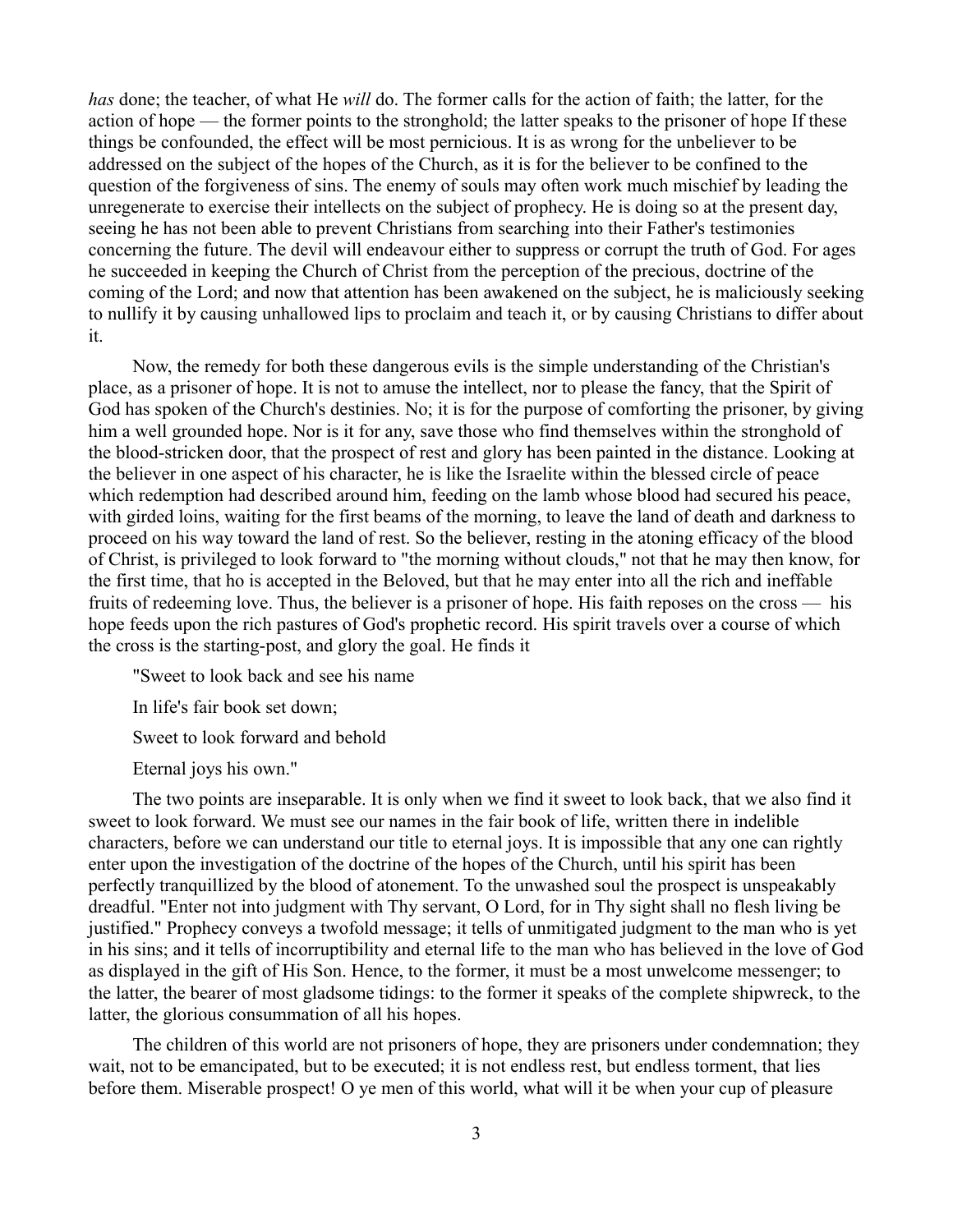shall be dashed from your lips for ever? when the world, that idol for which you have lived and laboured, and at whose altar you have sacrificed everything, shall pass away into everlasting destruction? What would you not then give to find yourselves in a stronghold — even in the stronghold which faith finds in the sacrifice of Christ? It is nothing but the blindest infatuation to give up God's future for man's present — to sell the coming glory of Christ for the present glory of the world. Far better to endure the temporary privations of a prisoner's life here, than to suffer an eternal imprisonment with Satan and his angels. Poor sinner, the crucified Jesus calls upon you to "turn to the stronghold;" to take refuge, by faith, beneath the shadow of the cross, and there to wait, as a prisoner of hope, for the glory which shall speedily be revealed from heaven. And you, Christian reader, who have, through grace, found rest for your wearied spirit, do you seek to know more of what is involved in that title, "a prisoner of hope."

We can form some idea of the intensity of a prisoner's longing for the day of release; we may imagine how eagerly a prisoner of old would long to hear the soul-stirring note of the trumpet of jubilee, announcing his complete deliverance from captivity. We know full well that it is not with the gloomy and crumbling walls of his prison-house that the prisoner engages his attention; he seeks not to decorate or render them stable. No; he groans and sighs for deliverance. Just so should it ever be with us. We should unceasingly "groan within ourselves, waiting for the adoption, to wit, the redemption of our body." "We," says the apostle, "that are in this tabernacle, do groan, being burdened; not that we would be unclothed, but clothed upon, that mortality might be swallowed up of life."

Here is the proper language of a prisoner of hope. It is not merely groaning to be set free from the cage in which we are pent up, but "to be clothed upon with our house which is from heaven." Doubtless, we feel the sorrow and trial of our present position; we are made to taste the irksomeness and roughness of the journey; we are called to enter into the painfulness of being imprisoned in a body of sin and death. In a word, "we groan, being burdened." Nevertheless, the putting off of the earthly tabernacle would not perfectly remedy the case. To be unclothed as to our spirits would not make us perfectly happy. Very many Christians err in their thoughts on this subject. They think that the moment the spirit escapes from its prison-house, it enters into perfect bliss. That such is not the case, the passage just quoted most fully proves. Nothing can fill up the measure of the believer's joy, but his being clothed upon with his house which is from heaven; for, until then, whether he be imprisoned in the tomb, or in a body of sin and death, death and mortality bear sway, so far as the body is concerned; but when he appears in his resurrection garments of glory and beauty, death shall have been swallowed up in victory, and mortality swallowed up of life. To speak of perfect bliss, while the spirit is unclothed and the body mingled with the dust is a contradiction.

There are, I believe, but four places in the New Testament where the state of the unclothed spirit is spoken of, and in none of these have we anything approaching to a full description of that state. When contrasting, it with our present painful and trying condition, the apostle says, *"it is far better."* Yes, truly, it is "far better" to be at rest from our labours than toiling here — far better to be away from a scene of strife and turmoil, where everything tends to draw out the vileness of nature. But all this would not constitute the summit of blessedness. How very differently the Holy Ghost speaks of the resurrection state! It would be out of the question to think of citing, or even referring, to, the various passages in which this glorious subject is treated of. The New Testament abounds with them. Nor is there any mystery or vagueness in the manner in which it is put before us. No; we are clearly, explicitly, and simply taught that the resurrection and the glories connected with it will constitute the very consummation of the believer's joy and blessedness; and, moreover, that, until then, he is but a prisoner of hope. The patriarchs, the prophets, the apostles, the noble army of martyrs — all our beloved